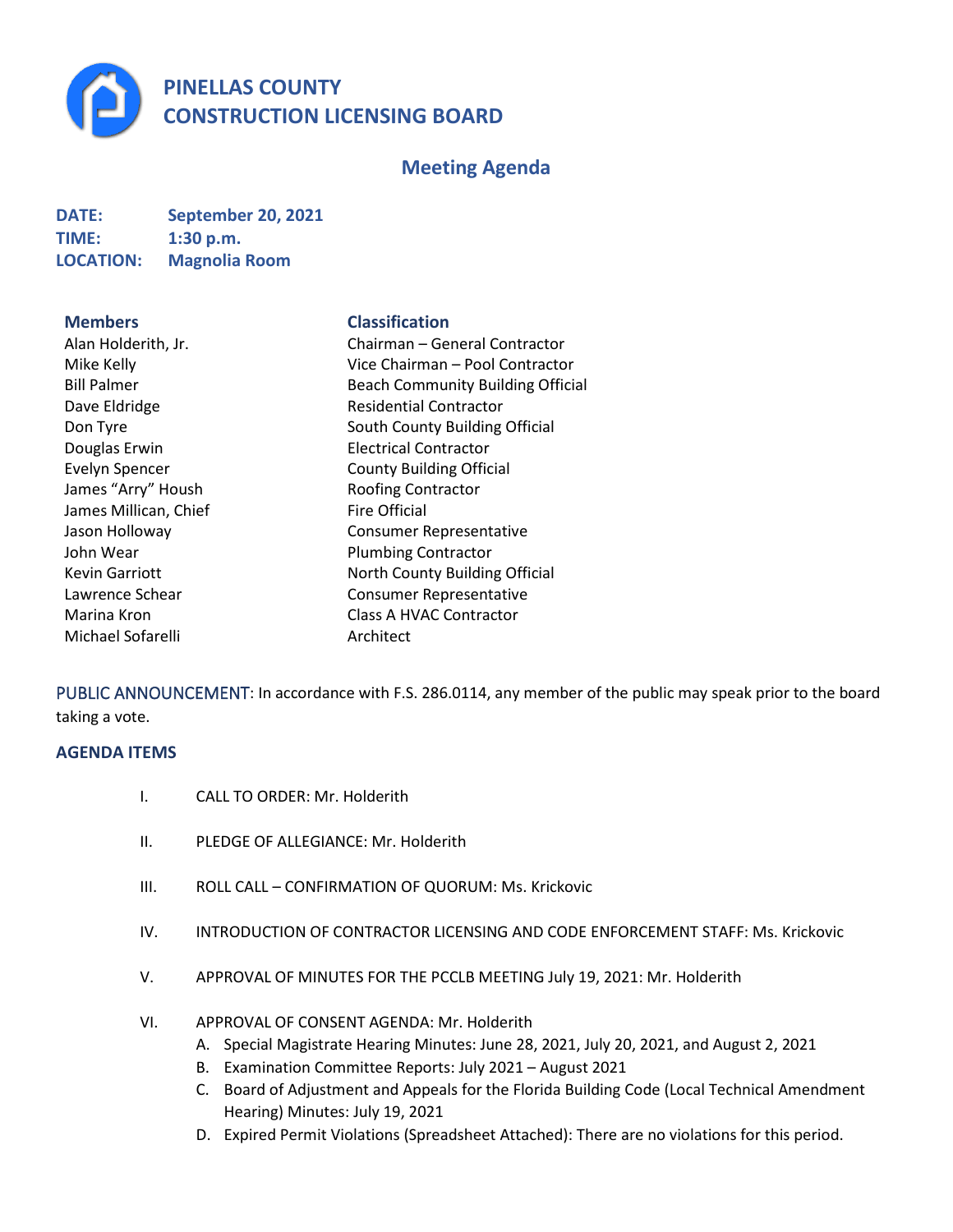#### VII. PUBLIC HEARINGS

ADMINISTER OATH (all individuals wishing to present testimony): Mr. Holderith

- A. Certification without Exam Recommendations: Mr. Holderith
	- i. Staci Esquinaldo Swimming Pool Servicing Contractor previously licensed (C-6371) with the PCCLB from October 17, 1992 to September 30, 2001.
	- ii. Joshua Grim Finish Carpentry Contractor passed exam with Prov on 7/13/2021 and is licensed by the West Virginia Construction Licensing Board.
- B. Request to be Heard Before the Board: Ms. Krickovic
	- i. Vince Mantegna Carpentry Specialty Contractor C-10576 Mr. Mantegna has been licensed since 2010 and mostly compliant. His Workers' Compensation Exemption expired on March 28, 2021 and was not reinstated until May 17, 2021.

The Special Act states:

The board is authorized to waive any examination requirements for  $(9)$ certification or registration of a contractor or journeyman, except that all required insurance coverage shall not be waived.

Rule 6.02 of the PCCLB Rules states:

Locally licensed: Continuous insurance coverage required. Lapse of insurance coverage, a charge for reinstatement is due before re-registration.

### And further:

Licenses that have a lapse in general liability insurance, workers' compensation or exemptions coverage will be charged reinstatement fee \$125.00

Mr. Mantegna's license status is currently Pending, pending payment of the \$125.00 penalty.

### I. REGULAR AGENDA

Contains items to be discussed individually, but do not have a public hearing (all parties have been properly notified of hearings unless otherwise noted).

- a. Board of Adjustments and Appeals and Examination Committee Vacancies: Ms. Krickovic
- b. Board of Adjustments and Appeals and Examination Committee Appointments: Ms. Krickovic
	- i. John Wear Plumbing Contractor for Examination Committee for Plumbing
- c. Report Insurance Violation Fee Waivers: Ms. Krickovic